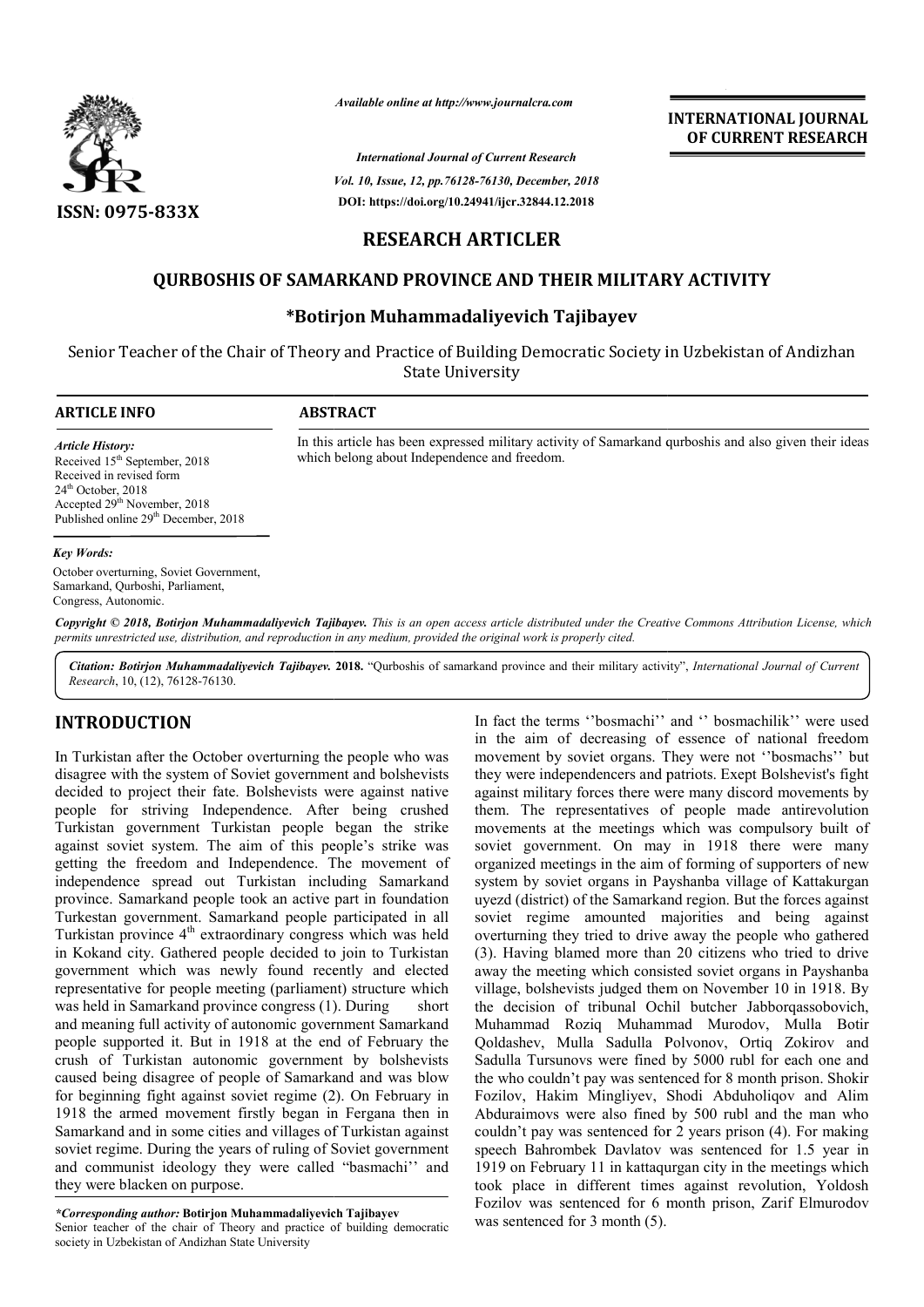The armed movement in Samarkand against soviet regime was ruled by Ochilbek and Bahrombek. The qurboshis like Qoraqulbek, Hoji Abdulqodir, Mulla Karimjon, Islom in Samarkand uyezd; in Jizzah uyezd Niyozbek, Turobbek, Abdulhamidbek, Mulla Hamroqul; in Khojand uyezd Holbutabek, Norquzi, Masharif, Turdiboy, Tursunboy, Mulla Javlon, Muhammad Murod leaded the life and death battle. Bahrombek (1922) – famous qurboshi.He was born in Dehnav village near Samarkand. He was from bahrin tribe of Uzbeks. At the beginning of XX century Bahrombek and Hamroqulbek studied together at first jaded school which was opened by Abdulqodir Shakuriy (1875-1943) in Rajab Amin village near Samarkand. Being active supporter of jadid ideas Bahrombek fought for the independence of Turkistan (6). Bahrombek took active part at the battles against red army in Samarkand region with 2000 youngs since 1918.

Hamroqulbek qurboshi was his close supporter who was born in Pastqishloq near Samarkand. According to writings of Validdin Hamroqulhon came to Istambul. There were discussions between (Nazir To'raqulov and others) the representatives of Turkiston Bolsheviks with Bahrombek qurboshi in summer in 1922. Shakuriy teacher was middleman in it. According to the agreement which was signed in registon square in Samarkand Bahrombek joined to soviet government with his fellows and companions nearly 200. But after the agreement Bahrombek was prisoned and was sentenced to death. The national leaders of Turkistan who had seen their cunning and who didn't keep their promise warned Bahrombek and saved him from prison. Q.Otaboyev the chairman of Turkistan ASSR HKS, A.Rahimbek chairman of Turkistan ASSR CEK, N.Turaqulov chairman of Turkistan comparty CK, A.S.Sergaziyev chairmen of trio fighters against ''bosmachi'' of Samarkand region were excused from their position in 1922 on September for their saving Bahrombek kurboshi (7). Bolshevists were not limited with this, by the help of chekists and spy they arrested Bahrombek Abdugafurov and his brother Shahriyor kurboshi also shot them in Samarkand. Another brother of Bahrombek Boyan had been shot by Cheka before2. Except that by the orders of leaders of red soldiers in Samarkand region as Snitko, Volkov, Baranovs 5 relatives of kurboshs like Bahrombek, Shahriyor, Ochilbek, Hamraqulbek were shot. Ochilbek (1883-1923) famous kurboshi. He was born in Kushtamgali village near Samarkand. By ethnic he was from nayman tribe. As the investigator from Turkey Ali Bodomchi writes Ochilbek was strong kurboshi who got durable government around Samarkand. ''Ochilbek was the alone king in the places of Machto mountains of territory of Samarkand- Zarafshon valley .Before beginning of fight he had been in Tashkent, learned Russian language, increased cultural level in the influence of jadid schools. Ochilbek was very kind and loved his motherland, was brave, serious by nature. Before beginning kurboshi he had served for Bukhara amir's uncle Said Akram and studied how to be soldier''(8,2).

Ochilbek the son of Joraboy began fight against red army in the end of 1918. He was khown as Ochildov(Ochildev) among the people for his being brave. Soon he became leader of revolutioners of Samarkand region. As Ahmat Zaki Validi writes since 1921 Ochilbek was active according to the instructions of Turkistan national unity. In this time he had 4000-5000 youth. In 1923 on may 10 in Kitob Ochilbek died as a courageous in one of the battles (8,4). In this time the revolutionary movement got it's highest point as it was in

Samarkand and Fergana. As it was pointed in the report about the activity in household years of Samarkand uyezd's executive committee in 1922-1923, at the end of 1921 and in the middle of 1922 in Fergana the ''bosmaching'' movement was blown much and it passed to Samarkand region. It was written in report that the reason of increasing of armed movement against soviet regime was destroying of household and not accounting native people's life. As this document proofs, in Samarkand region at the end of 1922 and to march of 1923 the ''bosmaching'' movement was not in mass feature. But in Samarkand at the beginning of march in 1923 the movement of revolution revived more and got political colour.''Bosmachs'' proclaimed terror against the members of communistic party and servants of soviet organs. From November 15 1922 to July 1 1923 four qurboshs with 2000 youths by the leadership of Ochilbek fought against red army band.They got support from revolutioners in Machto district. From July 1 1923 to november1 in Samarkand uyezd 10 kurboshs like Ochilbek, Ziyoviddin, Buri, Umar, Mirza polvon, Hamraqul, Gadoy, Mulla Tursun and Yorqoriyevs with their youths fought against red army, GPU, police band. In the report of Samarkand uyezd's executive committee the battle between independencers and red soldiers was shown in the following districts 1.

| <b>Districts</b>   | Numbers of buttles | With death | total |
|--------------------|--------------------|------------|-------|
| Zarafshon district | 42                 |            | 64    |
| Dargom district    | 236                | 37         | 273   |
| Urgut district     |                    | 26         | 103   |
| Panjikent district |                    |            |       |
| Total              | 355                |            |       |

It was told in reports that in the battles and skirmishs with independencers military units, in Muslim horse cavalry bands many soldiers died, some of them were injured and captived. The population of Samarkand uyezd supported independencers. As it is said in the report,'' … the population hid them everywhere and at the same time made difficulties to be caught''(9). The decision about excuse moistly was destroyed by the representatives of red army of soviet government. The independencers who were capitulated were received to ''voluntaries'' band and sometimes they were shot. They themselves and relatives wrote explanation letters. If the capitulated voluntary to soviet goverment rejoined to the rank of independencers his property was confiscated also relatives were taken out1. As it is seen in the documents the movement against soviet regime in Samarkand region widely spread out. Soviet government not only tried tried to destroy physically against national freedom movement but pressed him spiritually. However independencers fought for freedom of motherland without break and and continued fighting against soviet regime in the middle of  $30<sup>th</sup>$  of XX century.

### **Conclusion**

All in all, after the October overturning bolshevists' wrong policy caused for discord against them. The armed movement against soviet regime for getting their national independence of the advanced representatives of people was the reason for beginning. But during the years of soviet government by the reason of making history false by communist ideology showed kurboshes with the symbol "bosmachi" as if they were enemies. That is why reconsidering such black points in the history of Uzbekistan, illuminating history objective and right for up bringing today's young generation in the patriotic spirit is one of the important task of historians.